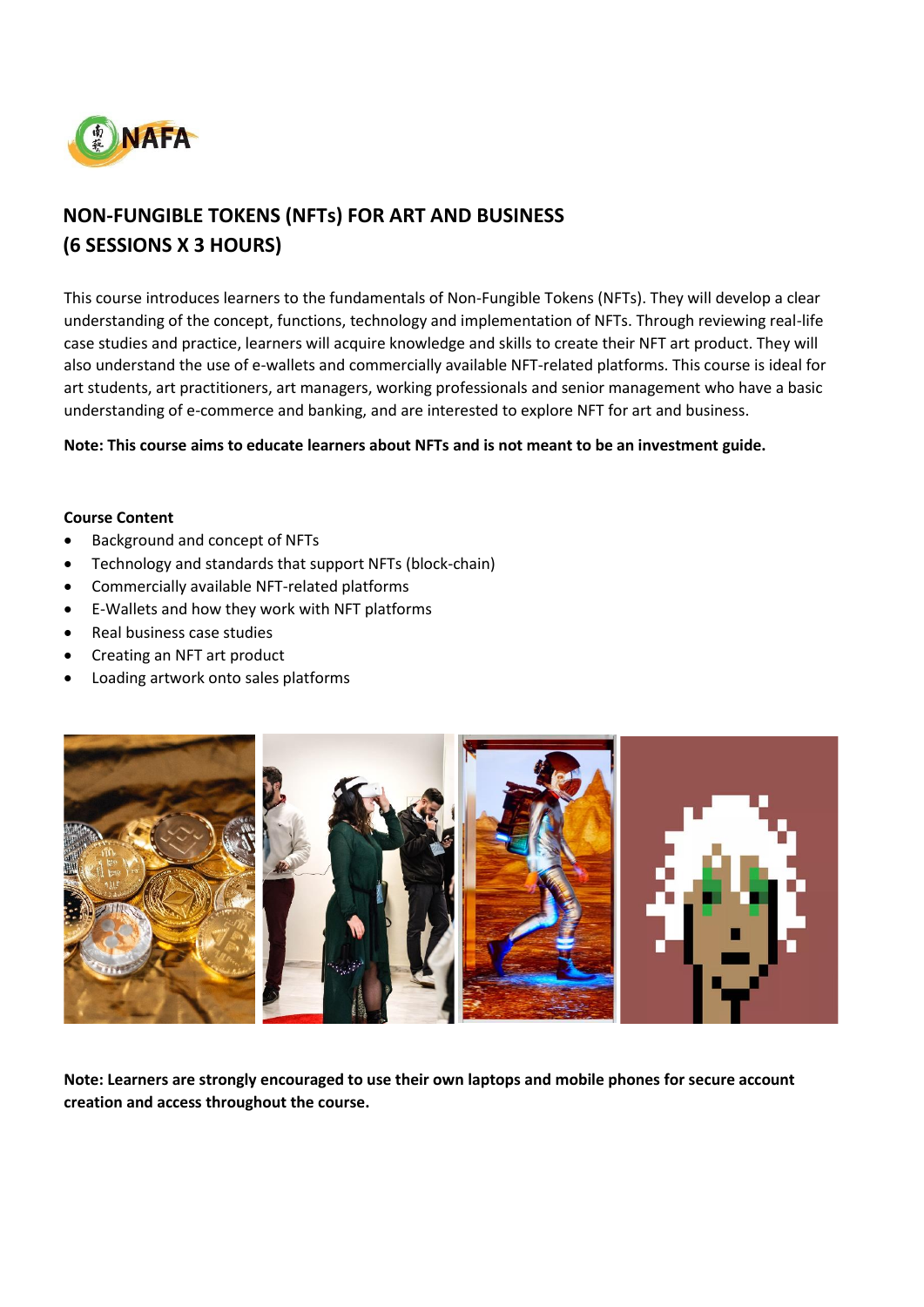## **Certification:**

Learners will be presented with a digital copy of the Certificate of Participation upon attaining a minimal 75% attendance rate.

## **Information:**

### **1) Application** Apply online during application period. Click **[here](https://www.nafa.edu.sg/courses/part-time/short-courses#collapseFive)** on "How to Apply".

### **2) Contact details** Tel: 6512 1388 Email: [lifelongeducation@nafa.edu.sg](mailto:lifelongeducation@nafa.edu.sg)